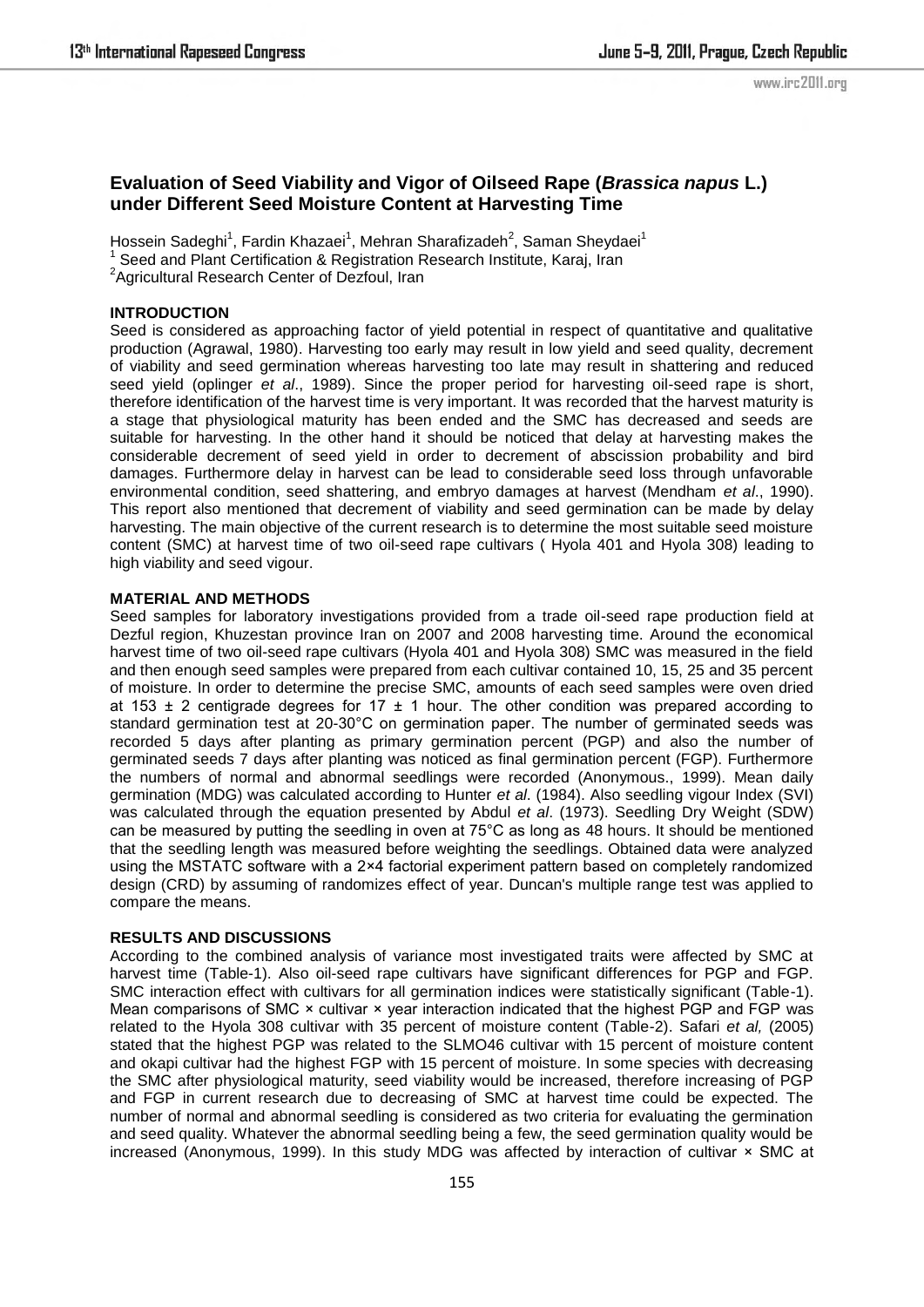harvest maturity × year (Table-1). Results of mean comparisons showed that the highest amount of MDG (13.7) was earned by Hyola 401 seed which has 15 percent of moisture at harvest time of first year and Hyola 308 cultivar seeds of second year showed the lowest MDG (10.4) at 35 percent of SMC. Hamidi *et al*. (2003) found that the highest rate of MDG was obtained from SLMO46 cultivar with 15 percent of moisture and PF7045191 cultivar produced the lowest rate of MDG.

It has been noticed that seedling length had been affected by no one studied traits. This result confirms the findings of Gurusamy and Thiagarjan (1998). Three way interaction of cultivar × SMC at harvest time x year for seedling fresh weight (SFW) was statistically significant (Table-1). It was noticed that the highest and lowest SFW were related to Hyola 401 cultivar with 15 percent of moisture and Hyola 308 cultivar with 35 percent of moisture, respectively. Seedling dry weight (SDW) is one of the most important criteria for evaluation of seedling vigour. So seedling with more dry weight has more vigour (Hampton and Tekrony, 1995). In our experiment SDW was also affected by SMC at harvest time (p<0.01). Mean comparison of three way interaction made clear that highest SDW was gained from Hyola 401 with 15 percent of moisture. Furthermore the lowest SDW was obtained from Hyola 308 with 35 percent of moisture (Table-2). Result showed that seedling vigour index (SVI) was affected by SMC at harvest time in such a manner the highest SVI was related to seeds contained 15 percent of moisture and the other levels of moisture contents (10, 25 and 35 percent) were placed in the other importance degrees. Means comparison of interaction between cultivar × SMC at harvest maturity × year showed that the highest and lowest rate of SVI was produced from Hyola 401 with 15 percent of moisture and Hyola 308 with 35 percent of moisture, respectively.

Daily germination speed (DGS) was affected by SMC at harvest time (Table-1). According to mean comparisons it can be noticed that the highest germination rate was related to seeds which contained 10 and 15 percent of moisture that had been arranged to same statistical groups (Table-2). Also seeds with 25 and 35 percent of moisture were arranged in other importance degrees. Interaction of SMC  $\times$ cultivar made obvious that the highest and lowest germination speed was obtained from Hyola 401 with 10 and 15 percent of moisture and Hyola 308 with 35 and 25 percent of moisture, respectively. Recently has been stated that seed quality of oil-seed rape would be increased from physiological maturity to harvest maturity (Elias and Copeland, 2001). These findings are contrary to other reports that declare, the highest seed quality occur at physiological maturity. This issue maybe has been arisen in order to physiological changes that had been expressed after physiological maturity and this can increase the germination speed. Furthermore they reported that there was direct correlation between seed quality and seed maturity (Elias and Copeland, 2001).

Regarding to different responses of germination indices of two studied oil-seed rape cultivars to seed moisture content at harvest time, harvesting the oil-seed rape with 15% of SMC could be introduced as the superior treatment. The highest PGP and FGP for both cultivars were earned at 15% of SMC. Also the highest rate of MDG, SFW, SDW and SVI were obtained at this treatment. Meanwhile it was found that the PGP and FGP of Hyola 401 cultivar were more than Hyola 308 cultivar in all treatments and both year.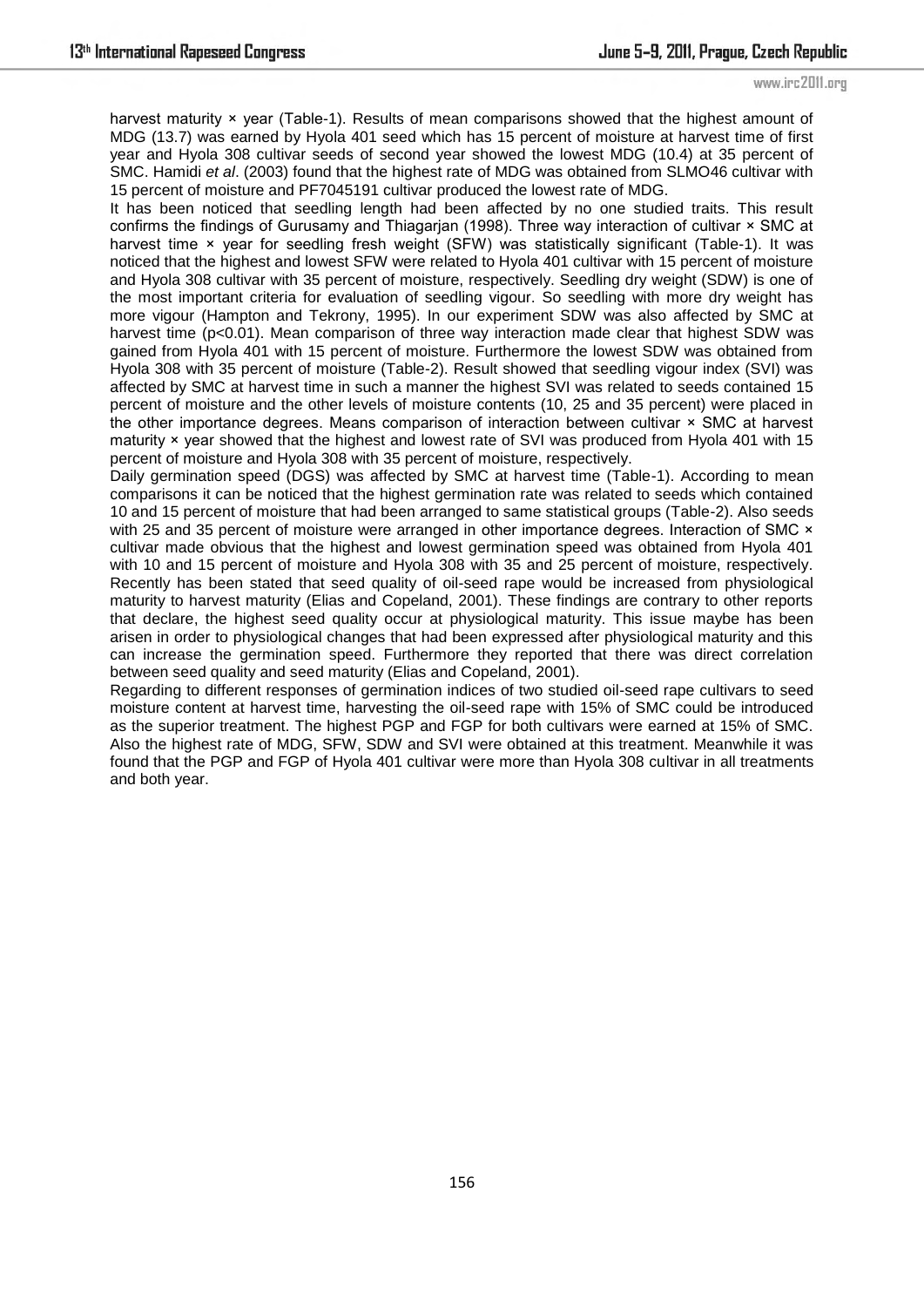| $\rm \lesssim$                                                      | $\overline{E}$ | Mean squares(MS)<br>$\frac{\overline{\text{PG}}^1}{\overline{\text{PG}}^2}$ |            | ÑN                     | AS <sup>4</sup>       | MDG <sup>5</sup>       | ືນຣ                      | FSW <sup>7</sup>     | <b>DSW<sup>8</sup></b>         | $\frac{1}{2}$          | $\overline{\text{SDG}}^{\text{TD}}$ |
|---------------------------------------------------------------------|----------------|-----------------------------------------------------------------------------|------------|------------------------|-----------------------|------------------------|--------------------------|----------------------|--------------------------------|------------------------|-------------------------------------|
| Year                                                                |                | $2.941***$                                                                  | $1.432***$ | 3.741                  | 0.046 <sup>ns</sup>   | $1.051*$               | 0.0021                   | 0.0021 <sup>ns</sup> | 0.0008                         | 13.741                 | 2.945 <sup>ns</sup>                 |
| Replication * Year                                                  |                | $4.861*$                                                                    | $6.342*$   | $10.781$ <sup>ns</sup> | 2.741 <sup>ns</sup>   | $0.087*$               | 0.015 <sup>ns</sup>      | 0.0071 <sup>ns</sup> | 0.0004<br>3 <sup>18</sup>      | $18.963$ <sup>ns</sup> | 18.569                              |
| Cultivar                                                            |                | 49.174*                                                                     | 31.746     | 4.936 <sup>ns</sup>    | $0.741$ <sup>ns</sup> | $1.796$ <sup>ns</sup>  | 4.361 <sup>ns</sup>      | 0.00042              | 0.0003<br>9™                   | 10.741                 | 24.667                              |
| Cultivar * Year                                                     |                | $24.371*$                                                                   | 16.981     | 9.741 <sup>ns</sup>    | 2.94 <sup>ns</sup>    | 1.078 <sup>ns</sup>    | $1.756$ $\mathrm{^{ns}}$ | $0.0097*$            | $0.0005$<br>$7*$               | 28.946                 | 13.748                              |
| Content at Harvest<br>Seed Moisture                                 |                | $12.468*$                                                                   | 14.872     | 3.295 <sup>ns</sup>    | 3.411 <sup>ns</sup>   | $2.948**$              | 0.0067                   | $0.00072*$           | 0.0001                         | 47.358                 | 34.961*                             |
| Content at Harvest * Year<br>Seed Moisture                          |                | 8.294**                                                                     | 14.852     | 15.891                 | 0.051 <sup>ns</sup>   | 3.0341                 | 4.395 <sup>ns</sup>      | 0.00014              | 0.0001                         | 13.759                 | 12.741n                             |
| Content at Harvest * Cultivar<br>Seed Moisture                      | ဖ              | $73.281*$                                                                   | 69.872     | 4.391 <sup>ns</sup>    | $3.732^{ns}$          | $0.007**$              | 2.351 <sup>ns</sup>      | $0.00046*$           | 0.0003<br>$\stackrel{*}{\sim}$ | 19.937                 | $17.351*$                           |
| Content at Harvest * Cultivar<br>Seed Moisture<br>*Year             | $\circ$        | 3.645**                                                                     | $3.521**$  | 2.741 <sup>ns</sup>    | 4.351 <sup>ns</sup>   | $0.047**$              | 1.741 $^{\text{ns}}$     | $0.0003***$          | 0.0001                         | 5.489**                | 12.749                              |
| Error                                                               | $\approx$      |                                                                             |            |                        |                       |                        |                          |                      |                                |                        |                                     |
| NS, not significant, *and ** significant at 5% and 1% respectively. |                |                                                                             |            |                        |                       |                        |                          |                      |                                |                        |                                     |
| 1- Primary Germination(PG) 2- Final Germination(FG)                 |                |                                                                             |            |                        |                       | 3- Normal Seedling(NS) |                          |                      | 4- Ahnormal Seedling(AS)       |                        |                                     |

Table 1. Combined analysis of variance (Mean squares) of oil-seed rape germination indices. Table 1. Combined analysis of variance (Mean squares) of oil-seed rape germination indices.

 $\circ$ 

1- Primary Germination(PG) 2- Final Germination(PG) 3- About Seedling(NG) 3- Normal Seedling(NG) 4- A 1- Primary Germination(PG) 2- Final Germination(FG) 3- Normal Seedling(NS) 4- Abnormal Seedling(AS)<br>5-Mean Daily Germination(MDG) 6- Seedling Length(SL) 7- fresh Seedling weight(FSW) 8- Dry Seedling<br>Weigh 5-Mean Daily Germination(MDG) 6- Seedling Length(SL) 7- fresh Seedling weight(FSW) 8- Dry Seedling Weight(Date Charage Dansday) 10-Speed Daily Service Daily Seedles Daily Seedles Daily Seedles Daily G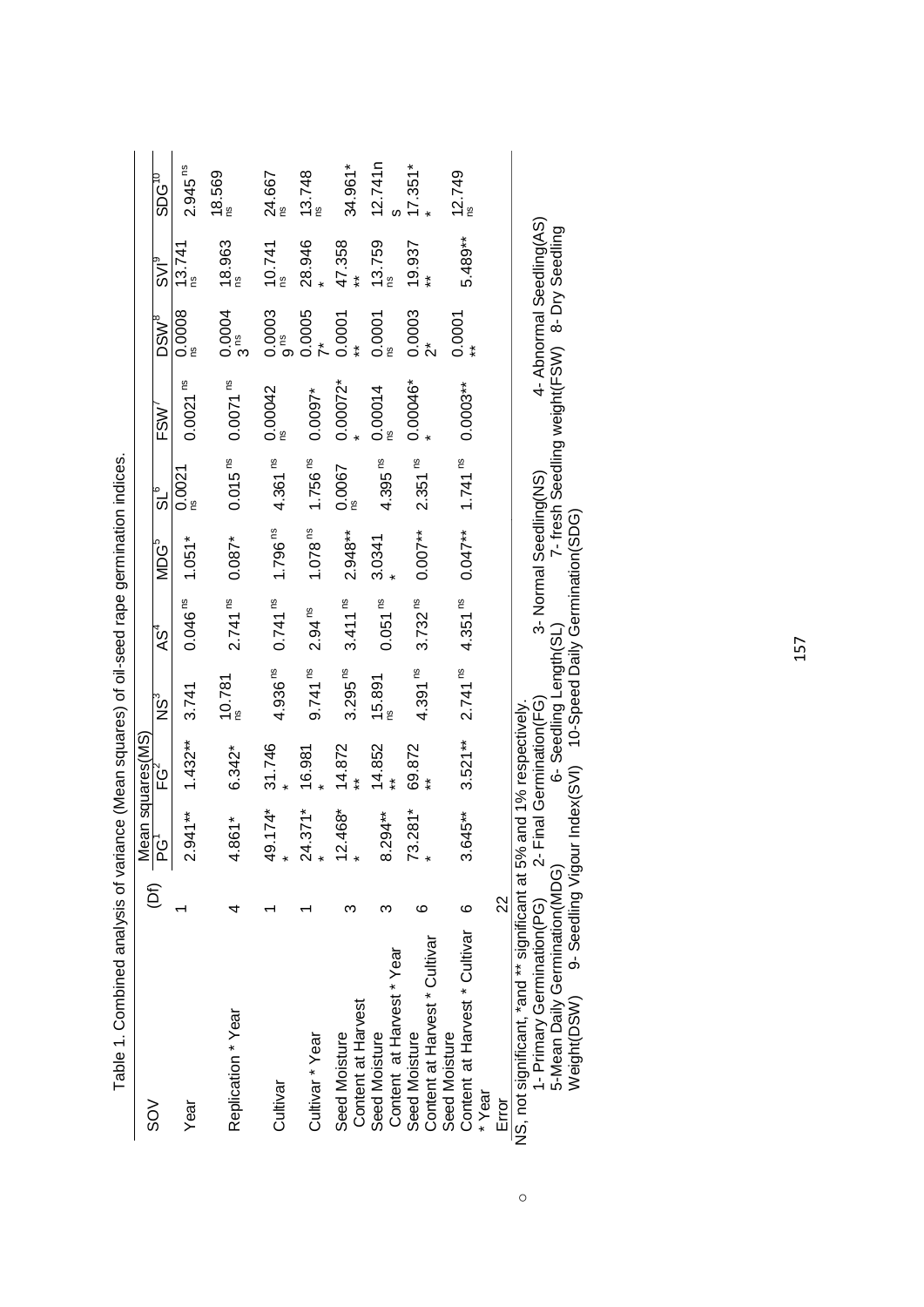www.irc2011.org

Table 2. Means comparison of oil-seed rape germination indices using Duncan's multiple range tests (DMRT)**.** 

| $\frac{SVI}{7}$<br>FG <sup>2</sup><br>MDG <sup>3</sup><br>$SL^4$<br>DSW <sup>6</sup><br>SDG <sup>8</sup><br>PG <sup>1</sup><br>FSW <sup>5</sup><br>Treatments<br>$Y_1$<br>$91.3a*$<br>93.6a<br>$\overline{\phantom{a}}$<br>Year<br>$Y_2$<br>88.1b<br>89.7b<br>$\overline{\phantom{a}}$<br>$Y_1 R_1$<br>$\overline{a}$<br>90.2a<br>92.3 a<br>11.1a<br>$\blacksquare$<br>$\blacksquare$<br>$Y_1 R_2$<br>91.3 a<br>91.9 a<br>11.7 a<br>$Y_1 R_3$<br>86.8b<br>87.3 b<br>10.2 <sub>b</sub><br>Year× Replication<br>$Y_2 R_1$<br>92.1a<br>92.8 a<br>11.8a<br>$\overline{\phantom{a}}$<br>$Y_2 R_2$<br>84.4 b<br>85 b<br>10 <sub>b</sub><br>$Y_2 R_3$<br>90.9a<br>92.1a<br>11.9 a<br>$C_1$<br>91.7 a<br>93.4 a<br>$\overline{\phantom{a}}$<br>$\overline{\phantom{a}}$<br>Cultivar<br>C <sub>2</sub><br>88.2 b<br>90.05 b<br>$\overline{\phantom{a}}$<br>$Y_1C_1$<br>90.2 a<br>92.5 a<br>0.52a<br>0.031a<br>2.85a<br>$\overline{\phantom{a}}$<br>$\blacksquare$<br>$\mathbf{r}$<br>$Y_1 C_2$<br>87.3 b<br>89.1 b<br>0.027 b<br>$\overline{\phantom{a}}$<br>0.41 <sub>b</sub><br>2.40 <sub>b</sub><br>Year × Cultivar<br>$Y_2C_1$<br>91.6 a<br>91.8 a<br>0.029a<br>0.49a<br>2.66a<br>$\overline{\phantom{a}}$<br>$Y_2C_2$<br>89.1 b<br>89.5 b<br>0.021 b<br>0.38 <sub>b</sub><br>1.87c<br>$M_1$<br>89.2 b<br>92.1 <sub>b</sub><br>11.8 b<br>0.027 <sub>b</sub><br>0.109a<br>0.44 <sub>b</sub><br>2.48 b<br>Seed<br>Moisture<br>M <sub>2</sub><br>94.5 a<br>93.7 a<br>13.1a<br>0.56a<br>0.038a<br>3.59a<br>0.104a<br>Content<br>$M_3$<br>90.1 b<br>0.025 b<br>2.25 <sub>b</sub><br>0.087 <sub>b</sub><br>88.4 b<br>10.9c<br>0.42 <sub>b</sub><br>$M_4$<br>85.9c<br>89.3 c<br>10.1c<br>0.019c<br>1.70c<br>0.075c<br>0.37c<br>$Y_1 M_1$<br>89.5 b<br>90.2 b<br>11.3 <sub>b</sub><br>$\blacksquare$<br>$Y_1 M_2$<br>91.8 a<br>92.7 a<br>12.9 a<br>$Y_1 M_3$<br>89 b<br>86.7 c<br>11.9 b<br>Year<br>Seed<br>$Y_1 M_4$<br>×<br>85.9 c<br>88.1 b<br>10.7c<br>$\sim$<br>Moisture Content<br>$Y_2 M_1$<br>89.1 b<br>89.8 b<br>11.1 <sub>b</sub><br>$\sim$<br>$Y_2 M_2$<br>90.7 a<br>93.1 a<br>13.0a<br>$\overline{\phantom{a}}$<br>$Y_2 M_3$<br>87.1 b<br>90.4 b<br>11.7 b<br>÷,<br>$\mathbf{r}$<br>$Y_2 M_4$<br>88.3 b<br>89.7 b<br>10.4c<br>$C_1 M_1$<br>91.3 b<br>93.7 b<br>12.4 b<br>0.47 <sub>b</sub><br>0.029 <sub>b</sub><br>2.7 <sub>b</sub><br>0.101a<br>$\overline{\phantom{a}}$<br>$C_1 M_2$<br>93.2 a<br>95.4 a<br>0.037a<br>0.098a<br>14.6 a<br>0.52a<br>3.52a<br>$\overline{\phantom{a}}$<br>$C_1 M_3$<br>89.1 b<br>91.6 b<br>0.076 b<br>13.7 b<br>0.43 <sub>b</sub><br>0.026 b<br>2.65 <sub>b</sub><br>$\overline{\phantom{a}}$<br>Cultivar<br>× Seed<br>$C_1 M_4$<br>86.6 c<br>89.7<br>11.9 c<br>0.39c<br>0.021 b<br>1.88c<br>0.074 <sub>b</sub><br><b>Moisture Content</b><br>$C_2 M_1$<br>92.7 b<br>91.4 b<br>12.1 <sub>b</sub><br>0.41 <sub>b</sub><br>0.031 b<br>2.87 b<br>0.102a<br>$C_2 M_2$<br>92.7 a<br>94.6 a<br>0.040a<br>0.101a<br>13.9 a<br>0.49a<br>3.78a<br>$\overline{\phantom{a}}$<br>$C_2 M_3$<br>90.1 b<br>91.3 b<br>12.5 <sub>b</sub><br>0.031 b<br>2.83 <sub>b</sub><br>0.089 b<br>$\overline{a}$<br>0.40 <sub>b</sub><br>$C_2 M_4$<br>86.1 c<br>88.7 c<br>11.7c<br>2.48 <sub>b</sub><br>0.084 <sub>b</sub><br>0.37c<br>0.028 b<br>$Y_1 C_1 M_1$<br>89.1 b<br>94.3 b<br>$11.7b$<br>0.022c<br>2.07c<br>0.35c<br>$Y_1 C_1 M_2$<br>90.7 a<br>97.1 a<br>13.7 a<br>0.49a<br>0.035a<br>3.40a<br>$Y_1 C_1 M_3$<br>87.9 b<br>0.018d<br>92.7 b<br>12.1 b<br>0.31 <sub>d</sub><br>1.67 d<br>$\overline{\phantom{a}}$<br>$Y_1 C_1 M_4$<br>86.3 b<br>0.019d<br>87.6 c<br>11.9 b<br>0.30 <sub>d</sub><br>1.66 d<br>$\blacksquare$<br>$Y_1 C_2 M_1$<br>87.2 b<br>90.2 b<br>11.2 b<br>0.31 <sub>d</sub><br>0.020c<br>1.80c<br>$\overline{\phantom{a}}$<br>$Y_1 C_2 M_2$<br>89.2 b<br>92.3 b<br>12.1 b<br>0.44 <sub>b</sub><br>0.032 b<br>2.95 b<br>$\overline{\phantom{a}}$<br>$Y_1 C_2 M_3$<br>87.1 b<br>88.1 c<br>10.8 <sub>c</sub><br>0.021 d<br>1.85c<br>0.32 <sub>d</sub><br>Year×Cultivar×<br>$Y_1 C_2 M_4$<br>86.1 c<br>86.9 c<br>10.2c<br>0.28d<br>0.017d<br>1.48 d | Means                       |               |  |  |  |  |
|---------------------------------------------------------------------------------------------------------------------------------------------------------------------------------------------------------------------------------------------------------------------------------------------------------------------------------------------------------------------------------------------------------------------------------------------------------------------------------------------------------------------------------------------------------------------------------------------------------------------------------------------------------------------------------------------------------------------------------------------------------------------------------------------------------------------------------------------------------------------------------------------------------------------------------------------------------------------------------------------------------------------------------------------------------------------------------------------------------------------------------------------------------------------------------------------------------------------------------------------------------------------------------------------------------------------------------------------------------------------------------------------------------------------------------------------------------------------------------------------------------------------------------------------------------------------------------------------------------------------------------------------------------------------------------------------------------------------------------------------------------------------------------------------------------------------------------------------------------------------------------------------------------------------------------------------------------------------------------------------------------------------------------------------------------------------------------------------------------------------------------------------------------------------------------------------------------------------------------------------------------------------------------------------------------------------------------------------------------------------------------------------------------------------------------------------------------------------------------------------------------------------------------------------------------------------------------------------------------------------------------------------------------------------------------------------------------------------------------------------------------------------------------------------------------------------------------------------------------------------------------------------------------------------------------------------------------------------------------------------------------------------------------------------------------------------------------------------------------------------------------------------------------------------------------------------------------------------------------------------------------------------------------------------------------------------------------------------------------------------------------------------------------------------------------------------------------------------------------------------------------------------------------------------------------------------------------------------------------------------------------------------------------------------------------------------------------------------------------------------------------------------------------------------------------------------------------------------------------------------------------------------------------------------------------------------------------------------------------------------------------------------------------------------------------------------------------|-----------------------------|---------------|--|--|--|--|
|                                                                                                                                                                                                                                                                                                                                                                                                                                                                                                                                                                                                                                                                                                                                                                                                                                                                                                                                                                                                                                                                                                                                                                                                                                                                                                                                                                                                                                                                                                                                                                                                                                                                                                                                                                                                                                                                                                                                                                                                                                                                                                                                                                                                                                                                                                                                                                                                                                                                                                                                                                                                                                                                                                                                                                                                                                                                                                                                                                                                                                                                                                                                                                                                                                                                                                                                                                                                                                                                                                                                                                                                                                                                                                                                                                                                                                                                                                                                                                                                                                                                                 |                             |               |  |  |  |  |
|                                                                                                                                                                                                                                                                                                                                                                                                                                                                                                                                                                                                                                                                                                                                                                                                                                                                                                                                                                                                                                                                                                                                                                                                                                                                                                                                                                                                                                                                                                                                                                                                                                                                                                                                                                                                                                                                                                                                                                                                                                                                                                                                                                                                                                                                                                                                                                                                                                                                                                                                                                                                                                                                                                                                                                                                                                                                                                                                                                                                                                                                                                                                                                                                                                                                                                                                                                                                                                                                                                                                                                                                                                                                                                                                                                                                                                                                                                                                                                                                                                                                                 |                             |               |  |  |  |  |
|                                                                                                                                                                                                                                                                                                                                                                                                                                                                                                                                                                                                                                                                                                                                                                                                                                                                                                                                                                                                                                                                                                                                                                                                                                                                                                                                                                                                                                                                                                                                                                                                                                                                                                                                                                                                                                                                                                                                                                                                                                                                                                                                                                                                                                                                                                                                                                                                                                                                                                                                                                                                                                                                                                                                                                                                                                                                                                                                                                                                                                                                                                                                                                                                                                                                                                                                                                                                                                                                                                                                                                                                                                                                                                                                                                                                                                                                                                                                                                                                                                                                                 |                             |               |  |  |  |  |
|                                                                                                                                                                                                                                                                                                                                                                                                                                                                                                                                                                                                                                                                                                                                                                                                                                                                                                                                                                                                                                                                                                                                                                                                                                                                                                                                                                                                                                                                                                                                                                                                                                                                                                                                                                                                                                                                                                                                                                                                                                                                                                                                                                                                                                                                                                                                                                                                                                                                                                                                                                                                                                                                                                                                                                                                                                                                                                                                                                                                                                                                                                                                                                                                                                                                                                                                                                                                                                                                                                                                                                                                                                                                                                                                                                                                                                                                                                                                                                                                                                                                                 |                             |               |  |  |  |  |
|                                                                                                                                                                                                                                                                                                                                                                                                                                                                                                                                                                                                                                                                                                                                                                                                                                                                                                                                                                                                                                                                                                                                                                                                                                                                                                                                                                                                                                                                                                                                                                                                                                                                                                                                                                                                                                                                                                                                                                                                                                                                                                                                                                                                                                                                                                                                                                                                                                                                                                                                                                                                                                                                                                                                                                                                                                                                                                                                                                                                                                                                                                                                                                                                                                                                                                                                                                                                                                                                                                                                                                                                                                                                                                                                                                                                                                                                                                                                                                                                                                                                                 |                             |               |  |  |  |  |
|                                                                                                                                                                                                                                                                                                                                                                                                                                                                                                                                                                                                                                                                                                                                                                                                                                                                                                                                                                                                                                                                                                                                                                                                                                                                                                                                                                                                                                                                                                                                                                                                                                                                                                                                                                                                                                                                                                                                                                                                                                                                                                                                                                                                                                                                                                                                                                                                                                                                                                                                                                                                                                                                                                                                                                                                                                                                                                                                                                                                                                                                                                                                                                                                                                                                                                                                                                                                                                                                                                                                                                                                                                                                                                                                                                                                                                                                                                                                                                                                                                                                                 |                             |               |  |  |  |  |
|                                                                                                                                                                                                                                                                                                                                                                                                                                                                                                                                                                                                                                                                                                                                                                                                                                                                                                                                                                                                                                                                                                                                                                                                                                                                                                                                                                                                                                                                                                                                                                                                                                                                                                                                                                                                                                                                                                                                                                                                                                                                                                                                                                                                                                                                                                                                                                                                                                                                                                                                                                                                                                                                                                                                                                                                                                                                                                                                                                                                                                                                                                                                                                                                                                                                                                                                                                                                                                                                                                                                                                                                                                                                                                                                                                                                                                                                                                                                                                                                                                                                                 |                             |               |  |  |  |  |
|                                                                                                                                                                                                                                                                                                                                                                                                                                                                                                                                                                                                                                                                                                                                                                                                                                                                                                                                                                                                                                                                                                                                                                                                                                                                                                                                                                                                                                                                                                                                                                                                                                                                                                                                                                                                                                                                                                                                                                                                                                                                                                                                                                                                                                                                                                                                                                                                                                                                                                                                                                                                                                                                                                                                                                                                                                                                                                                                                                                                                                                                                                                                                                                                                                                                                                                                                                                                                                                                                                                                                                                                                                                                                                                                                                                                                                                                                                                                                                                                                                                                                 |                             |               |  |  |  |  |
|                                                                                                                                                                                                                                                                                                                                                                                                                                                                                                                                                                                                                                                                                                                                                                                                                                                                                                                                                                                                                                                                                                                                                                                                                                                                                                                                                                                                                                                                                                                                                                                                                                                                                                                                                                                                                                                                                                                                                                                                                                                                                                                                                                                                                                                                                                                                                                                                                                                                                                                                                                                                                                                                                                                                                                                                                                                                                                                                                                                                                                                                                                                                                                                                                                                                                                                                                                                                                                                                                                                                                                                                                                                                                                                                                                                                                                                                                                                                                                                                                                                                                 |                             |               |  |  |  |  |
|                                                                                                                                                                                                                                                                                                                                                                                                                                                                                                                                                                                                                                                                                                                                                                                                                                                                                                                                                                                                                                                                                                                                                                                                                                                                                                                                                                                                                                                                                                                                                                                                                                                                                                                                                                                                                                                                                                                                                                                                                                                                                                                                                                                                                                                                                                                                                                                                                                                                                                                                                                                                                                                                                                                                                                                                                                                                                                                                                                                                                                                                                                                                                                                                                                                                                                                                                                                                                                                                                                                                                                                                                                                                                                                                                                                                                                                                                                                                                                                                                                                                                 |                             |               |  |  |  |  |
|                                                                                                                                                                                                                                                                                                                                                                                                                                                                                                                                                                                                                                                                                                                                                                                                                                                                                                                                                                                                                                                                                                                                                                                                                                                                                                                                                                                                                                                                                                                                                                                                                                                                                                                                                                                                                                                                                                                                                                                                                                                                                                                                                                                                                                                                                                                                                                                                                                                                                                                                                                                                                                                                                                                                                                                                                                                                                                                                                                                                                                                                                                                                                                                                                                                                                                                                                                                                                                                                                                                                                                                                                                                                                                                                                                                                                                                                                                                                                                                                                                                                                 |                             |               |  |  |  |  |
|                                                                                                                                                                                                                                                                                                                                                                                                                                                                                                                                                                                                                                                                                                                                                                                                                                                                                                                                                                                                                                                                                                                                                                                                                                                                                                                                                                                                                                                                                                                                                                                                                                                                                                                                                                                                                                                                                                                                                                                                                                                                                                                                                                                                                                                                                                                                                                                                                                                                                                                                                                                                                                                                                                                                                                                                                                                                                                                                                                                                                                                                                                                                                                                                                                                                                                                                                                                                                                                                                                                                                                                                                                                                                                                                                                                                                                                                                                                                                                                                                                                                                 |                             |               |  |  |  |  |
|                                                                                                                                                                                                                                                                                                                                                                                                                                                                                                                                                                                                                                                                                                                                                                                                                                                                                                                                                                                                                                                                                                                                                                                                                                                                                                                                                                                                                                                                                                                                                                                                                                                                                                                                                                                                                                                                                                                                                                                                                                                                                                                                                                                                                                                                                                                                                                                                                                                                                                                                                                                                                                                                                                                                                                                                                                                                                                                                                                                                                                                                                                                                                                                                                                                                                                                                                                                                                                                                                                                                                                                                                                                                                                                                                                                                                                                                                                                                                                                                                                                                                 |                             |               |  |  |  |  |
|                                                                                                                                                                                                                                                                                                                                                                                                                                                                                                                                                                                                                                                                                                                                                                                                                                                                                                                                                                                                                                                                                                                                                                                                                                                                                                                                                                                                                                                                                                                                                                                                                                                                                                                                                                                                                                                                                                                                                                                                                                                                                                                                                                                                                                                                                                                                                                                                                                                                                                                                                                                                                                                                                                                                                                                                                                                                                                                                                                                                                                                                                                                                                                                                                                                                                                                                                                                                                                                                                                                                                                                                                                                                                                                                                                                                                                                                                                                                                                                                                                                                                 |                             |               |  |  |  |  |
|                                                                                                                                                                                                                                                                                                                                                                                                                                                                                                                                                                                                                                                                                                                                                                                                                                                                                                                                                                                                                                                                                                                                                                                                                                                                                                                                                                                                                                                                                                                                                                                                                                                                                                                                                                                                                                                                                                                                                                                                                                                                                                                                                                                                                                                                                                                                                                                                                                                                                                                                                                                                                                                                                                                                                                                                                                                                                                                                                                                                                                                                                                                                                                                                                                                                                                                                                                                                                                                                                                                                                                                                                                                                                                                                                                                                                                                                                                                                                                                                                                                                                 |                             |               |  |  |  |  |
|                                                                                                                                                                                                                                                                                                                                                                                                                                                                                                                                                                                                                                                                                                                                                                                                                                                                                                                                                                                                                                                                                                                                                                                                                                                                                                                                                                                                                                                                                                                                                                                                                                                                                                                                                                                                                                                                                                                                                                                                                                                                                                                                                                                                                                                                                                                                                                                                                                                                                                                                                                                                                                                                                                                                                                                                                                                                                                                                                                                                                                                                                                                                                                                                                                                                                                                                                                                                                                                                                                                                                                                                                                                                                                                                                                                                                                                                                                                                                                                                                                                                                 |                             |               |  |  |  |  |
|                                                                                                                                                                                                                                                                                                                                                                                                                                                                                                                                                                                                                                                                                                                                                                                                                                                                                                                                                                                                                                                                                                                                                                                                                                                                                                                                                                                                                                                                                                                                                                                                                                                                                                                                                                                                                                                                                                                                                                                                                                                                                                                                                                                                                                                                                                                                                                                                                                                                                                                                                                                                                                                                                                                                                                                                                                                                                                                                                                                                                                                                                                                                                                                                                                                                                                                                                                                                                                                                                                                                                                                                                                                                                                                                                                                                                                                                                                                                                                                                                                                                                 |                             |               |  |  |  |  |
|                                                                                                                                                                                                                                                                                                                                                                                                                                                                                                                                                                                                                                                                                                                                                                                                                                                                                                                                                                                                                                                                                                                                                                                                                                                                                                                                                                                                                                                                                                                                                                                                                                                                                                                                                                                                                                                                                                                                                                                                                                                                                                                                                                                                                                                                                                                                                                                                                                                                                                                                                                                                                                                                                                                                                                                                                                                                                                                                                                                                                                                                                                                                                                                                                                                                                                                                                                                                                                                                                                                                                                                                                                                                                                                                                                                                                                                                                                                                                                                                                                                                                 |                             |               |  |  |  |  |
|                                                                                                                                                                                                                                                                                                                                                                                                                                                                                                                                                                                                                                                                                                                                                                                                                                                                                                                                                                                                                                                                                                                                                                                                                                                                                                                                                                                                                                                                                                                                                                                                                                                                                                                                                                                                                                                                                                                                                                                                                                                                                                                                                                                                                                                                                                                                                                                                                                                                                                                                                                                                                                                                                                                                                                                                                                                                                                                                                                                                                                                                                                                                                                                                                                                                                                                                                                                                                                                                                                                                                                                                                                                                                                                                                                                                                                                                                                                                                                                                                                                                                 |                             |               |  |  |  |  |
|                                                                                                                                                                                                                                                                                                                                                                                                                                                                                                                                                                                                                                                                                                                                                                                                                                                                                                                                                                                                                                                                                                                                                                                                                                                                                                                                                                                                                                                                                                                                                                                                                                                                                                                                                                                                                                                                                                                                                                                                                                                                                                                                                                                                                                                                                                                                                                                                                                                                                                                                                                                                                                                                                                                                                                                                                                                                                                                                                                                                                                                                                                                                                                                                                                                                                                                                                                                                                                                                                                                                                                                                                                                                                                                                                                                                                                                                                                                                                                                                                                                                                 |                             |               |  |  |  |  |
|                                                                                                                                                                                                                                                                                                                                                                                                                                                                                                                                                                                                                                                                                                                                                                                                                                                                                                                                                                                                                                                                                                                                                                                                                                                                                                                                                                                                                                                                                                                                                                                                                                                                                                                                                                                                                                                                                                                                                                                                                                                                                                                                                                                                                                                                                                                                                                                                                                                                                                                                                                                                                                                                                                                                                                                                                                                                                                                                                                                                                                                                                                                                                                                                                                                                                                                                                                                                                                                                                                                                                                                                                                                                                                                                                                                                                                                                                                                                                                                                                                                                                 |                             |               |  |  |  |  |
|                                                                                                                                                                                                                                                                                                                                                                                                                                                                                                                                                                                                                                                                                                                                                                                                                                                                                                                                                                                                                                                                                                                                                                                                                                                                                                                                                                                                                                                                                                                                                                                                                                                                                                                                                                                                                                                                                                                                                                                                                                                                                                                                                                                                                                                                                                                                                                                                                                                                                                                                                                                                                                                                                                                                                                                                                                                                                                                                                                                                                                                                                                                                                                                                                                                                                                                                                                                                                                                                                                                                                                                                                                                                                                                                                                                                                                                                                                                                                                                                                                                                                 |                             |               |  |  |  |  |
|                                                                                                                                                                                                                                                                                                                                                                                                                                                                                                                                                                                                                                                                                                                                                                                                                                                                                                                                                                                                                                                                                                                                                                                                                                                                                                                                                                                                                                                                                                                                                                                                                                                                                                                                                                                                                                                                                                                                                                                                                                                                                                                                                                                                                                                                                                                                                                                                                                                                                                                                                                                                                                                                                                                                                                                                                                                                                                                                                                                                                                                                                                                                                                                                                                                                                                                                                                                                                                                                                                                                                                                                                                                                                                                                                                                                                                                                                                                                                                                                                                                                                 |                             |               |  |  |  |  |
|                                                                                                                                                                                                                                                                                                                                                                                                                                                                                                                                                                                                                                                                                                                                                                                                                                                                                                                                                                                                                                                                                                                                                                                                                                                                                                                                                                                                                                                                                                                                                                                                                                                                                                                                                                                                                                                                                                                                                                                                                                                                                                                                                                                                                                                                                                                                                                                                                                                                                                                                                                                                                                                                                                                                                                                                                                                                                                                                                                                                                                                                                                                                                                                                                                                                                                                                                                                                                                                                                                                                                                                                                                                                                                                                                                                                                                                                                                                                                                                                                                                                                 |                             |               |  |  |  |  |
|                                                                                                                                                                                                                                                                                                                                                                                                                                                                                                                                                                                                                                                                                                                                                                                                                                                                                                                                                                                                                                                                                                                                                                                                                                                                                                                                                                                                                                                                                                                                                                                                                                                                                                                                                                                                                                                                                                                                                                                                                                                                                                                                                                                                                                                                                                                                                                                                                                                                                                                                                                                                                                                                                                                                                                                                                                                                                                                                                                                                                                                                                                                                                                                                                                                                                                                                                                                                                                                                                                                                                                                                                                                                                                                                                                                                                                                                                                                                                                                                                                                                                 |                             |               |  |  |  |  |
|                                                                                                                                                                                                                                                                                                                                                                                                                                                                                                                                                                                                                                                                                                                                                                                                                                                                                                                                                                                                                                                                                                                                                                                                                                                                                                                                                                                                                                                                                                                                                                                                                                                                                                                                                                                                                                                                                                                                                                                                                                                                                                                                                                                                                                                                                                                                                                                                                                                                                                                                                                                                                                                                                                                                                                                                                                                                                                                                                                                                                                                                                                                                                                                                                                                                                                                                                                                                                                                                                                                                                                                                                                                                                                                                                                                                                                                                                                                                                                                                                                                                                 |                             |               |  |  |  |  |
|                                                                                                                                                                                                                                                                                                                                                                                                                                                                                                                                                                                                                                                                                                                                                                                                                                                                                                                                                                                                                                                                                                                                                                                                                                                                                                                                                                                                                                                                                                                                                                                                                                                                                                                                                                                                                                                                                                                                                                                                                                                                                                                                                                                                                                                                                                                                                                                                                                                                                                                                                                                                                                                                                                                                                                                                                                                                                                                                                                                                                                                                                                                                                                                                                                                                                                                                                                                                                                                                                                                                                                                                                                                                                                                                                                                                                                                                                                                                                                                                                                                                                 |                             |               |  |  |  |  |
|                                                                                                                                                                                                                                                                                                                                                                                                                                                                                                                                                                                                                                                                                                                                                                                                                                                                                                                                                                                                                                                                                                                                                                                                                                                                                                                                                                                                                                                                                                                                                                                                                                                                                                                                                                                                                                                                                                                                                                                                                                                                                                                                                                                                                                                                                                                                                                                                                                                                                                                                                                                                                                                                                                                                                                                                                                                                                                                                                                                                                                                                                                                                                                                                                                                                                                                                                                                                                                                                                                                                                                                                                                                                                                                                                                                                                                                                                                                                                                                                                                                                                 |                             |               |  |  |  |  |
|                                                                                                                                                                                                                                                                                                                                                                                                                                                                                                                                                                                                                                                                                                                                                                                                                                                                                                                                                                                                                                                                                                                                                                                                                                                                                                                                                                                                                                                                                                                                                                                                                                                                                                                                                                                                                                                                                                                                                                                                                                                                                                                                                                                                                                                                                                                                                                                                                                                                                                                                                                                                                                                                                                                                                                                                                                                                                                                                                                                                                                                                                                                                                                                                                                                                                                                                                                                                                                                                                                                                                                                                                                                                                                                                                                                                                                                                                                                                                                                                                                                                                 |                             |               |  |  |  |  |
|                                                                                                                                                                                                                                                                                                                                                                                                                                                                                                                                                                                                                                                                                                                                                                                                                                                                                                                                                                                                                                                                                                                                                                                                                                                                                                                                                                                                                                                                                                                                                                                                                                                                                                                                                                                                                                                                                                                                                                                                                                                                                                                                                                                                                                                                                                                                                                                                                                                                                                                                                                                                                                                                                                                                                                                                                                                                                                                                                                                                                                                                                                                                                                                                                                                                                                                                                                                                                                                                                                                                                                                                                                                                                                                                                                                                                                                                                                                                                                                                                                                                                 |                             |               |  |  |  |  |
|                                                                                                                                                                                                                                                                                                                                                                                                                                                                                                                                                                                                                                                                                                                                                                                                                                                                                                                                                                                                                                                                                                                                                                                                                                                                                                                                                                                                                                                                                                                                                                                                                                                                                                                                                                                                                                                                                                                                                                                                                                                                                                                                                                                                                                                                                                                                                                                                                                                                                                                                                                                                                                                                                                                                                                                                                                                                                                                                                                                                                                                                                                                                                                                                                                                                                                                                                                                                                                                                                                                                                                                                                                                                                                                                                                                                                                                                                                                                                                                                                                                                                 |                             |               |  |  |  |  |
|                                                                                                                                                                                                                                                                                                                                                                                                                                                                                                                                                                                                                                                                                                                                                                                                                                                                                                                                                                                                                                                                                                                                                                                                                                                                                                                                                                                                                                                                                                                                                                                                                                                                                                                                                                                                                                                                                                                                                                                                                                                                                                                                                                                                                                                                                                                                                                                                                                                                                                                                                                                                                                                                                                                                                                                                                                                                                                                                                                                                                                                                                                                                                                                                                                                                                                                                                                                                                                                                                                                                                                                                                                                                                                                                                                                                                                                                                                                                                                                                                                                                                 |                             |               |  |  |  |  |
|                                                                                                                                                                                                                                                                                                                                                                                                                                                                                                                                                                                                                                                                                                                                                                                                                                                                                                                                                                                                                                                                                                                                                                                                                                                                                                                                                                                                                                                                                                                                                                                                                                                                                                                                                                                                                                                                                                                                                                                                                                                                                                                                                                                                                                                                                                                                                                                                                                                                                                                                                                                                                                                                                                                                                                                                                                                                                                                                                                                                                                                                                                                                                                                                                                                                                                                                                                                                                                                                                                                                                                                                                                                                                                                                                                                                                                                                                                                                                                                                                                                                                 |                             |               |  |  |  |  |
|                                                                                                                                                                                                                                                                                                                                                                                                                                                                                                                                                                                                                                                                                                                                                                                                                                                                                                                                                                                                                                                                                                                                                                                                                                                                                                                                                                                                                                                                                                                                                                                                                                                                                                                                                                                                                                                                                                                                                                                                                                                                                                                                                                                                                                                                                                                                                                                                                                                                                                                                                                                                                                                                                                                                                                                                                                                                                                                                                                                                                                                                                                                                                                                                                                                                                                                                                                                                                                                                                                                                                                                                                                                                                                                                                                                                                                                                                                                                                                                                                                                                                 |                             |               |  |  |  |  |
|                                                                                                                                                                                                                                                                                                                                                                                                                                                                                                                                                                                                                                                                                                                                                                                                                                                                                                                                                                                                                                                                                                                                                                                                                                                                                                                                                                                                                                                                                                                                                                                                                                                                                                                                                                                                                                                                                                                                                                                                                                                                                                                                                                                                                                                                                                                                                                                                                                                                                                                                                                                                                                                                                                                                                                                                                                                                                                                                                                                                                                                                                                                                                                                                                                                                                                                                                                                                                                                                                                                                                                                                                                                                                                                                                                                                                                                                                                                                                                                                                                                                                 |                             |               |  |  |  |  |
|                                                                                                                                                                                                                                                                                                                                                                                                                                                                                                                                                                                                                                                                                                                                                                                                                                                                                                                                                                                                                                                                                                                                                                                                                                                                                                                                                                                                                                                                                                                                                                                                                                                                                                                                                                                                                                                                                                                                                                                                                                                                                                                                                                                                                                                                                                                                                                                                                                                                                                                                                                                                                                                                                                                                                                                                                                                                                                                                                                                                                                                                                                                                                                                                                                                                                                                                                                                                                                                                                                                                                                                                                                                                                                                                                                                                                                                                                                                                                                                                                                                                                 | Seed<br>Moisture<br>Content |               |  |  |  |  |
|                                                                                                                                                                                                                                                                                                                                                                                                                                                                                                                                                                                                                                                                                                                                                                                                                                                                                                                                                                                                                                                                                                                                                                                                                                                                                                                                                                                                                                                                                                                                                                                                                                                                                                                                                                                                                                                                                                                                                                                                                                                                                                                                                                                                                                                                                                                                                                                                                                                                                                                                                                                                                                                                                                                                                                                                                                                                                                                                                                                                                                                                                                                                                                                                                                                                                                                                                                                                                                                                                                                                                                                                                                                                                                                                                                                                                                                                                                                                                                                                                                                                                 |                             |               |  |  |  |  |
|                                                                                                                                                                                                                                                                                                                                                                                                                                                                                                                                                                                                                                                                                                                                                                                                                                                                                                                                                                                                                                                                                                                                                                                                                                                                                                                                                                                                                                                                                                                                                                                                                                                                                                                                                                                                                                                                                                                                                                                                                                                                                                                                                                                                                                                                                                                                                                                                                                                                                                                                                                                                                                                                                                                                                                                                                                                                                                                                                                                                                                                                                                                                                                                                                                                                                                                                                                                                                                                                                                                                                                                                                                                                                                                                                                                                                                                                                                                                                                                                                                                                                 |                             |               |  |  |  |  |
|                                                                                                                                                                                                                                                                                                                                                                                                                                                                                                                                                                                                                                                                                                                                                                                                                                                                                                                                                                                                                                                                                                                                                                                                                                                                                                                                                                                                                                                                                                                                                                                                                                                                                                                                                                                                                                                                                                                                                                                                                                                                                                                                                                                                                                                                                                                                                                                                                                                                                                                                                                                                                                                                                                                                                                                                                                                                                                                                                                                                                                                                                                                                                                                                                                                                                                                                                                                                                                                                                                                                                                                                                                                                                                                                                                                                                                                                                                                                                                                                                                                                                 |                             |               |  |  |  |  |
|                                                                                                                                                                                                                                                                                                                                                                                                                                                                                                                                                                                                                                                                                                                                                                                                                                                                                                                                                                                                                                                                                                                                                                                                                                                                                                                                                                                                                                                                                                                                                                                                                                                                                                                                                                                                                                                                                                                                                                                                                                                                                                                                                                                                                                                                                                                                                                                                                                                                                                                                                                                                                                                                                                                                                                                                                                                                                                                                                                                                                                                                                                                                                                                                                                                                                                                                                                                                                                                                                                                                                                                                                                                                                                                                                                                                                                                                                                                                                                                                                                                                                 |                             |               |  |  |  |  |
|                                                                                                                                                                                                                                                                                                                                                                                                                                                                                                                                                                                                                                                                                                                                                                                                                                                                                                                                                                                                                                                                                                                                                                                                                                                                                                                                                                                                                                                                                                                                                                                                                                                                                                                                                                                                                                                                                                                                                                                                                                                                                                                                                                                                                                                                                                                                                                                                                                                                                                                                                                                                                                                                                                                                                                                                                                                                                                                                                                                                                                                                                                                                                                                                                                                                                                                                                                                                                                                                                                                                                                                                                                                                                                                                                                                                                                                                                                                                                                                                                                                                                 |                             |               |  |  |  |  |
|                                                                                                                                                                                                                                                                                                                                                                                                                                                                                                                                                                                                                                                                                                                                                                                                                                                                                                                                                                                                                                                                                                                                                                                                                                                                                                                                                                                                                                                                                                                                                                                                                                                                                                                                                                                                                                                                                                                                                                                                                                                                                                                                                                                                                                                                                                                                                                                                                                                                                                                                                                                                                                                                                                                                                                                                                                                                                                                                                                                                                                                                                                                                                                                                                                                                                                                                                                                                                                                                                                                                                                                                                                                                                                                                                                                                                                                                                                                                                                                                                                                                                 |                             |               |  |  |  |  |
|                                                                                                                                                                                                                                                                                                                                                                                                                                                                                                                                                                                                                                                                                                                                                                                                                                                                                                                                                                                                                                                                                                                                                                                                                                                                                                                                                                                                                                                                                                                                                                                                                                                                                                                                                                                                                                                                                                                                                                                                                                                                                                                                                                                                                                                                                                                                                                                                                                                                                                                                                                                                                                                                                                                                                                                                                                                                                                                                                                                                                                                                                                                                                                                                                                                                                                                                                                                                                                                                                                                                                                                                                                                                                                                                                                                                                                                                                                                                                                                                                                                                                 |                             | $Y_2 C_1 M_1$ |  |  |  |  |
| 89.2 b<br>93.2 b<br>11.8 b<br>0.37c<br>0.025c<br>2.33 c<br>$Y_2 C_1 M_2$                                                                                                                                                                                                                                                                                                                                                                                                                                                                                                                                                                                                                                                                                                                                                                                                                                                                                                                                                                                                                                                                                                                                                                                                                                                                                                                                                                                                                                                                                                                                                                                                                                                                                                                                                                                                                                                                                                                                                                                                                                                                                                                                                                                                                                                                                                                                                                                                                                                                                                                                                                                                                                                                                                                                                                                                                                                                                                                                                                                                                                                                                                                                                                                                                                                                                                                                                                                                                                                                                                                                                                                                                                                                                                                                                                                                                                                                                                                                                                                                        |                             |               |  |  |  |  |
| 91.9 a<br>96.8 a<br>0.035a<br>3.39 a<br>12.9 a<br>0.47a<br>$Y_2 C_1 M_3$                                                                                                                                                                                                                                                                                                                                                                                                                                                                                                                                                                                                                                                                                                                                                                                                                                                                                                                                                                                                                                                                                                                                                                                                                                                                                                                                                                                                                                                                                                                                                                                                                                                                                                                                                                                                                                                                                                                                                                                                                                                                                                                                                                                                                                                                                                                                                                                                                                                                                                                                                                                                                                                                                                                                                                                                                                                                                                                                                                                                                                                                                                                                                                                                                                                                                                                                                                                                                                                                                                                                                                                                                                                                                                                                                                                                                                                                                                                                                                                                        |                             |               |  |  |  |  |
| 89.4 b<br>91.9 b<br>11.5 <sub>b</sub><br>0.36c<br>0.025c<br>2.38 c<br>$\overline{\phantom{a}}$<br>$Y_2 C_1 M_4$                                                                                                                                                                                                                                                                                                                                                                                                                                                                                                                                                                                                                                                                                                                                                                                                                                                                                                                                                                                                                                                                                                                                                                                                                                                                                                                                                                                                                                                                                                                                                                                                                                                                                                                                                                                                                                                                                                                                                                                                                                                                                                                                                                                                                                                                                                                                                                                                                                                                                                                                                                                                                                                                                                                                                                                                                                                                                                                                                                                                                                                                                                                                                                                                                                                                                                                                                                                                                                                                                                                                                                                                                                                                                                                                                                                                                                                                                                                                                                 |                             |               |  |  |  |  |
| 87.2 b<br>89.2 c<br>11.4 b<br>0.34c<br>0.022c<br>1.96c<br>$\overline{\phantom{a}}$<br>$Y_2 C_2 M_1$                                                                                                                                                                                                                                                                                                                                                                                                                                                                                                                                                                                                                                                                                                                                                                                                                                                                                                                                                                                                                                                                                                                                                                                                                                                                                                                                                                                                                                                                                                                                                                                                                                                                                                                                                                                                                                                                                                                                                                                                                                                                                                                                                                                                                                                                                                                                                                                                                                                                                                                                                                                                                                                                                                                                                                                                                                                                                                                                                                                                                                                                                                                                                                                                                                                                                                                                                                                                                                                                                                                                                                                                                                                                                                                                                                                                                                                                                                                                                                             |                             |               |  |  |  |  |
| 87.1 b<br>89.6 c<br>11.3 b<br>0.34c<br>0.023c<br>2.06c<br>$\blacksquare$<br>$Y_2 C_2 M_2$                                                                                                                                                                                                                                                                                                                                                                                                                                                                                                                                                                                                                                                                                                                                                                                                                                                                                                                                                                                                                                                                                                                                                                                                                                                                                                                                                                                                                                                                                                                                                                                                                                                                                                                                                                                                                                                                                                                                                                                                                                                                                                                                                                                                                                                                                                                                                                                                                                                                                                                                                                                                                                                                                                                                                                                                                                                                                                                                                                                                                                                                                                                                                                                                                                                                                                                                                                                                                                                                                                                                                                                                                                                                                                                                                                                                                                                                                                                                                                                       |                             |               |  |  |  |  |
| 88.7b<br>91.7 b<br>12.2 b<br>0.43 <sub>b</sub><br>0.031 b<br>2.84 b<br>$\blacksquare$<br>$Y_2 C_2 M_3$                                                                                                                                                                                                                                                                                                                                                                                                                                                                                                                                                                                                                                                                                                                                                                                                                                                                                                                                                                                                                                                                                                                                                                                                                                                                                                                                                                                                                                                                                                                                                                                                                                                                                                                                                                                                                                                                                                                                                                                                                                                                                                                                                                                                                                                                                                                                                                                                                                                                                                                                                                                                                                                                                                                                                                                                                                                                                                                                                                                                                                                                                                                                                                                                                                                                                                                                                                                                                                                                                                                                                                                                                                                                                                                                                                                                                                                                                                                                                                          |                             |               |  |  |  |  |
| 86.9b<br>0.021c<br>89.4 c<br>10.5c<br>0.35c<br>1.88 c<br>$Y_2 C_2 M_4$<br>86.3 c<br>0.015d<br>1.29d<br>86.1 c<br>10.4c<br>0.29d                                                                                                                                                                                                                                                                                                                                                                                                                                                                                                                                                                                                                                                                                                                                                                                                                                                                                                                                                                                                                                                                                                                                                                                                                                                                                                                                                                                                                                                                                                                                                                                                                                                                                                                                                                                                                                                                                                                                                                                                                                                                                                                                                                                                                                                                                                                                                                                                                                                                                                                                                                                                                                                                                                                                                                                                                                                                                                                                                                                                                                                                                                                                                                                                                                                                                                                                                                                                                                                                                                                                                                                                                                                                                                                                                                                                                                                                                                                                                 |                             |               |  |  |  |  |

\* Means, within the same column, followed by the same letters are not different by Duncan's Multiple Range Test (P<0.05).